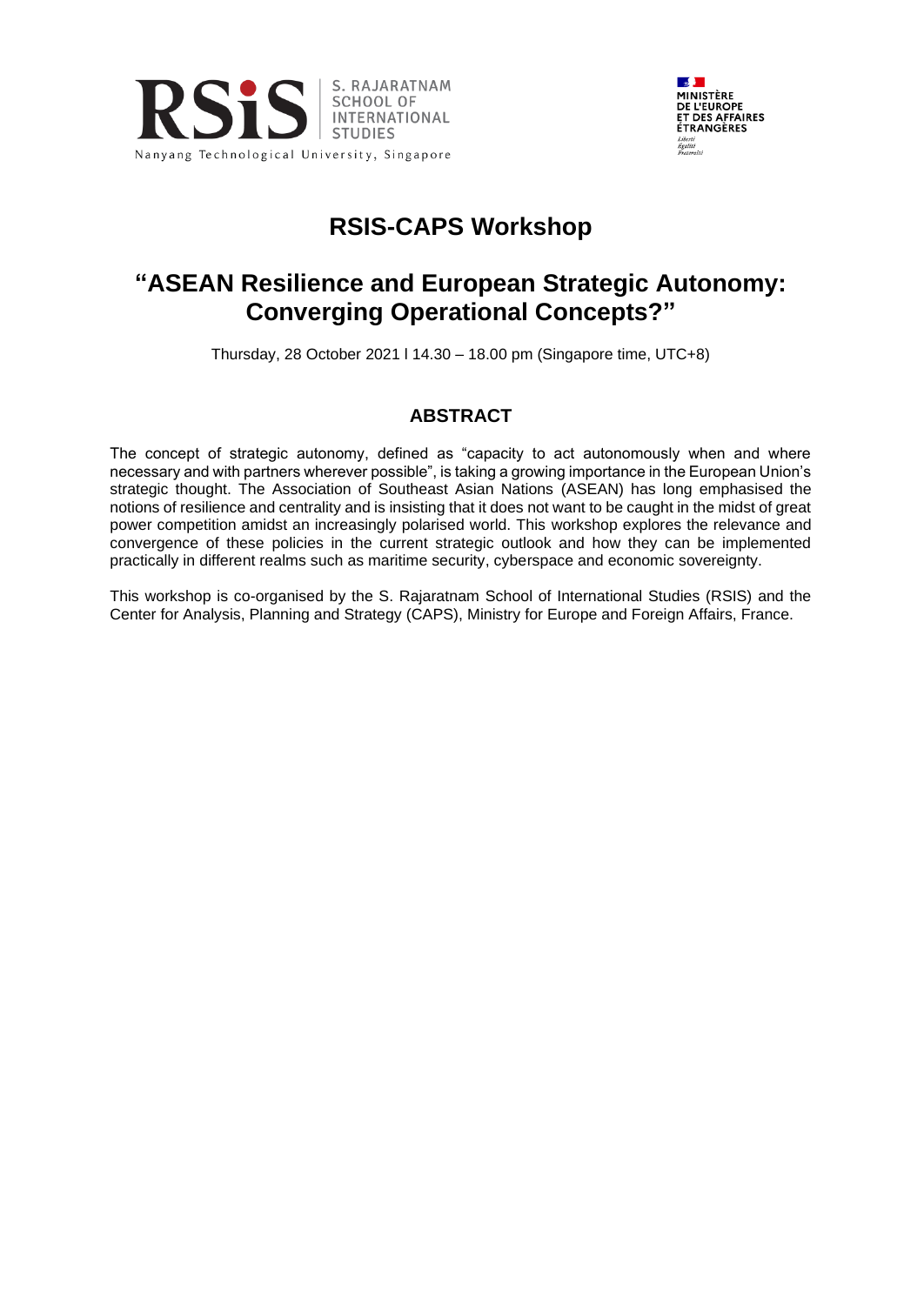### **PROGRAMME**

| 28 October 2021 (Singapore time, UTC+8) |                                                                                                                                                                                                                                  |  |
|-----------------------------------------|----------------------------------------------------------------------------------------------------------------------------------------------------------------------------------------------------------------------------------|--|
|                                         | <b>OPENING REMARKS</b>                                                                                                                                                                                                           |  |
| $14:30 - 15:00$                         | <b>Ambassador Marc Abensour</b><br>Ambassador of France to Singapore                                                                                                                                                             |  |
|                                         | Ambassador Ong Keng Yong<br>Executive Deputy Chairman,<br>S. Rajaratnam School of International Studies,<br>Nanyang Technological University, Singapore                                                                          |  |
|                                         | <b>Ambassador Christophe Penot</b><br>Ambassador of France for the Indo-Pacific                                                                                                                                                  |  |
|                                         | Ambassador Iwona Piórko<br>Ambassador of the European Union to Singapore                                                                                                                                                         |  |
|                                         | <b>PANEL 1: WHERE DO CRITICAL INTERESTS LIE IN THE MARITIME</b><br><b>DOMAIN?</b>                                                                                                                                                |  |
|                                         | <b>Moderator</b>                                                                                                                                                                                                                 |  |
|                                         | <b>Professor Ralf Emmers</b><br>Dean, S. Rajaratnam School of International Studies, and<br>President's Chair in International Relations,<br>Nanyang Technological University, Singapore                                         |  |
|                                         | <b>Speakers</b>                                                                                                                                                                                                                  |  |
| $15:00 - 15:55$                         | $1.1$<br><b>Professor Geoffrey Till</b><br>Adviser, Maritime Security Programme,<br>Institute of Defence and Strategic Studies,<br>S. Rajaratnam School of International Studies,<br>Nanyang Technological University, Singapore |  |
|                                         | 1.2<br>Admiral (Ret'd) Christophe Prazuck<br>Director, Institute of the Ocean,<br>Sorbonne University Alliance, France                                                                                                           |  |
|                                         | <b>Discussant</b>                                                                                                                                                                                                                |  |
|                                         | Dr Shafiah Muhibat<br>Head, Department of International Relations,<br>Centre for Strategic and International Studies, Indonesia                                                                                                  |  |
|                                         | <b>Questions and Answers</b>                                                                                                                                                                                                     |  |
| $15:55 - 16:00$                         | <b>BREAK</b>                                                                                                                                                                                                                     |  |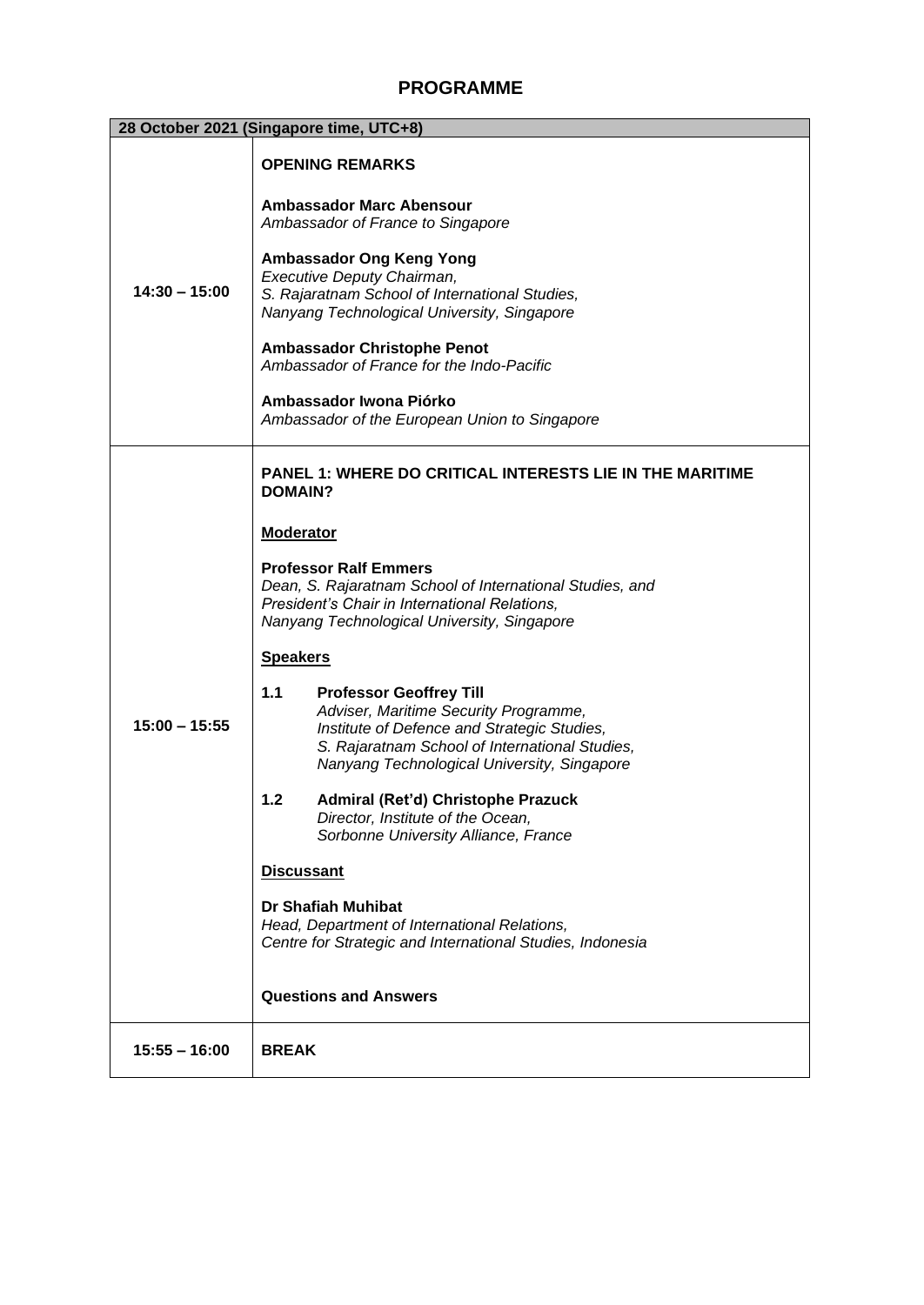| 28 October 2021 (Singapore time, UTC+8) |                                                                                                                                                                                                                                                           |  |
|-----------------------------------------|-----------------------------------------------------------------------------------------------------------------------------------------------------------------------------------------------------------------------------------------------------------|--|
|                                         | <b>PANEL 2 - WHAT DOES STRATEGIC AUTONOMY MEAN IN THE</b><br><b>CYBERSPACE?</b><br><b>Moderator</b>                                                                                                                                                       |  |
|                                         |                                                                                                                                                                                                                                                           |  |
| $16:00 - 16:55$                         | Dr Shashi Jayakumar<br>Senior Fellow,<br>Head, Centre of Excellence for National Security, and<br>Executive Coordinator of Future Issues and Technology,<br>S. Rajaratnam School of International Studies,<br>Nanyang Technological University, Singapore |  |
|                                         | <b>Speakers</b>                                                                                                                                                                                                                                           |  |
|                                         | 2.1<br>Mr Benjamin Ang<br>Senior Fellow and Deputy Head,<br>Centre of Excellence for National Security,<br>S. Rajaratnam School of International Studies,<br>Nanyang Technological University, Singapore                                                  |  |
|                                         | 2.2<br><b>Dr Alix Desforges</b><br>Postdoctoral Fellow and Specialist in French Cyber Defense,<br>Geopolitics of the Datasphere (GEODE),<br>University of Paris 8, France                                                                                 |  |
|                                         | <b>Discussant</b>                                                                                                                                                                                                                                         |  |
|                                         | Mr Sithuraj Ponraj<br><b>Visiting Senior Fellow,</b><br>Centre of Excellence for National Security,<br>S. Rajaratnam School of International Studies,<br>Nanyang Technological University, Singapore                                                      |  |
|                                         | <b>Questions and Answers</b>                                                                                                                                                                                                                              |  |
| $16:55 - 17:00$                         | <b>BREAK</b>                                                                                                                                                                                                                                              |  |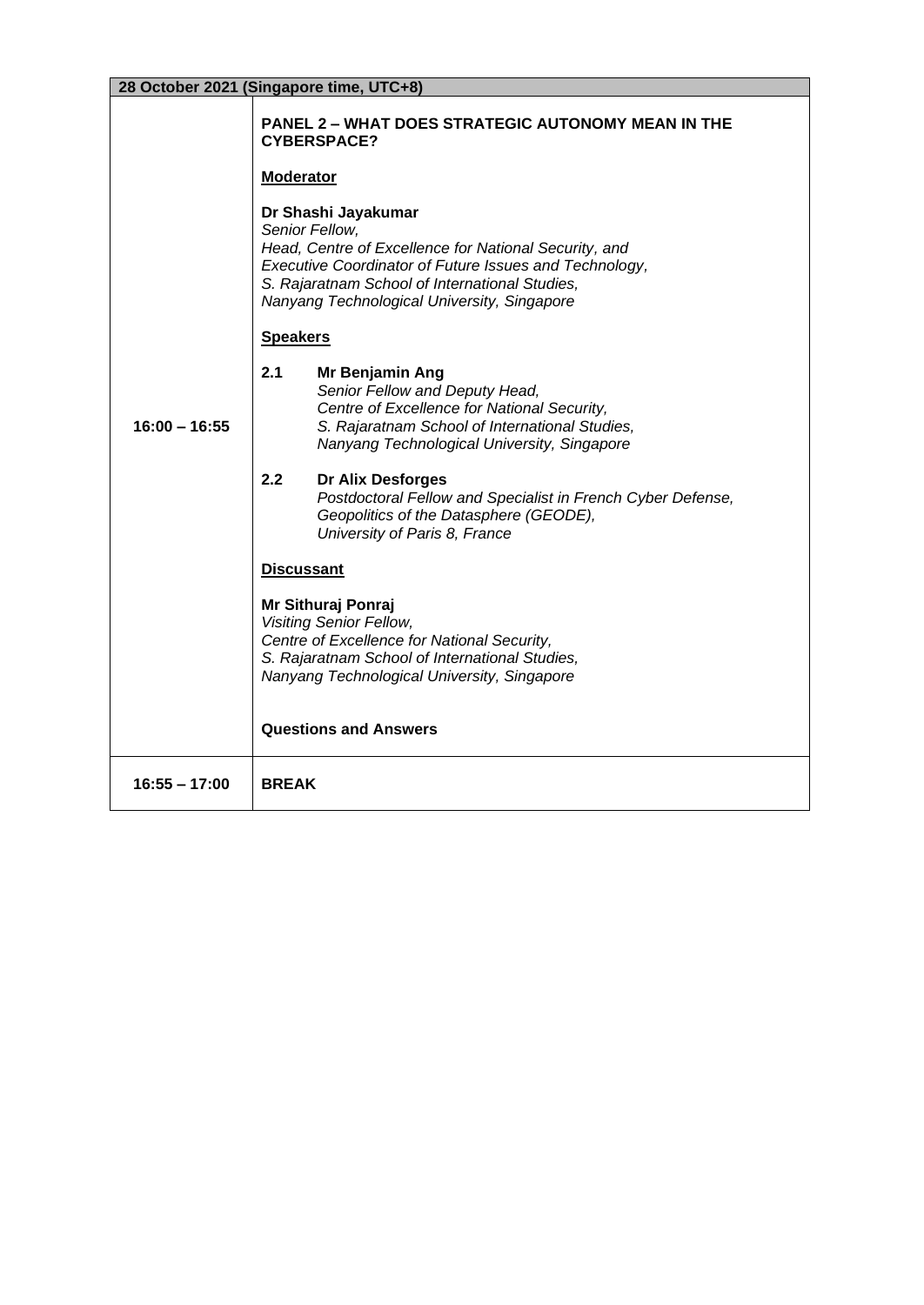| $17:00 - 17:55$ | <b>PANEL 3 - HOW TO REDEFINE ECONOMIC SOVEREIGNTY WITHOUT</b><br><b>BARRING MARKET ACCESS?</b><br><b>Moderator</b><br><b>Associate Professor Alan Chong</b><br>Head, Centre for Multilateralism Studies,<br>S. Rajaratnam School of International Studies,<br>Nanyang Technological University, Singapore<br><b>Speakers</b><br>3.1<br>Dr Dipinder Singh Randhawa<br>Adjunct Senior Fellow,<br>S. Rajaratnam School of International Studies,<br>Nanyang Technological University, Singapore<br>3.2<br>Dr Jonathan Hackenbroich<br>Policy Fellow,<br><b>European Council on Foreign Relations</b><br><b>Discussant</b><br>Dr Elvire Fabry<br>Senior Research Fellow,<br>Jacques Delors Institute, France |
|-----------------|----------------------------------------------------------------------------------------------------------------------------------------------------------------------------------------------------------------------------------------------------------------------------------------------------------------------------------------------------------------------------------------------------------------------------------------------------------------------------------------------------------------------------------------------------------------------------------------------------------------------------------------------------------------------------------------------------------|
|                 | <b>Questions and Answers</b>                                                                                                                                                                                                                                                                                                                                                                                                                                                                                                                                                                                                                                                                             |
| $17:55 - 18:00$ | <b>CLOSING REMARKS</b><br><b>Mr Gurvan Le Bras</b><br>Deputy Director,<br>Center for Analysis, Planning and Strategy,<br>Ministry for Europe and Foreign Affairs, France<br><b>Professor Ralf Emmers</b><br>Dean, S. Rajaratnam School of International Studies, and<br>President's Chair in International Relations,<br>Nanyang Technological University, Singapore                                                                                                                                                                                                                                                                                                                                     |
| 18:00           | <b>END OF WORKSHOP</b>                                                                                                                                                                                                                                                                                                                                                                                                                                                                                                                                                                                                                                                                                   |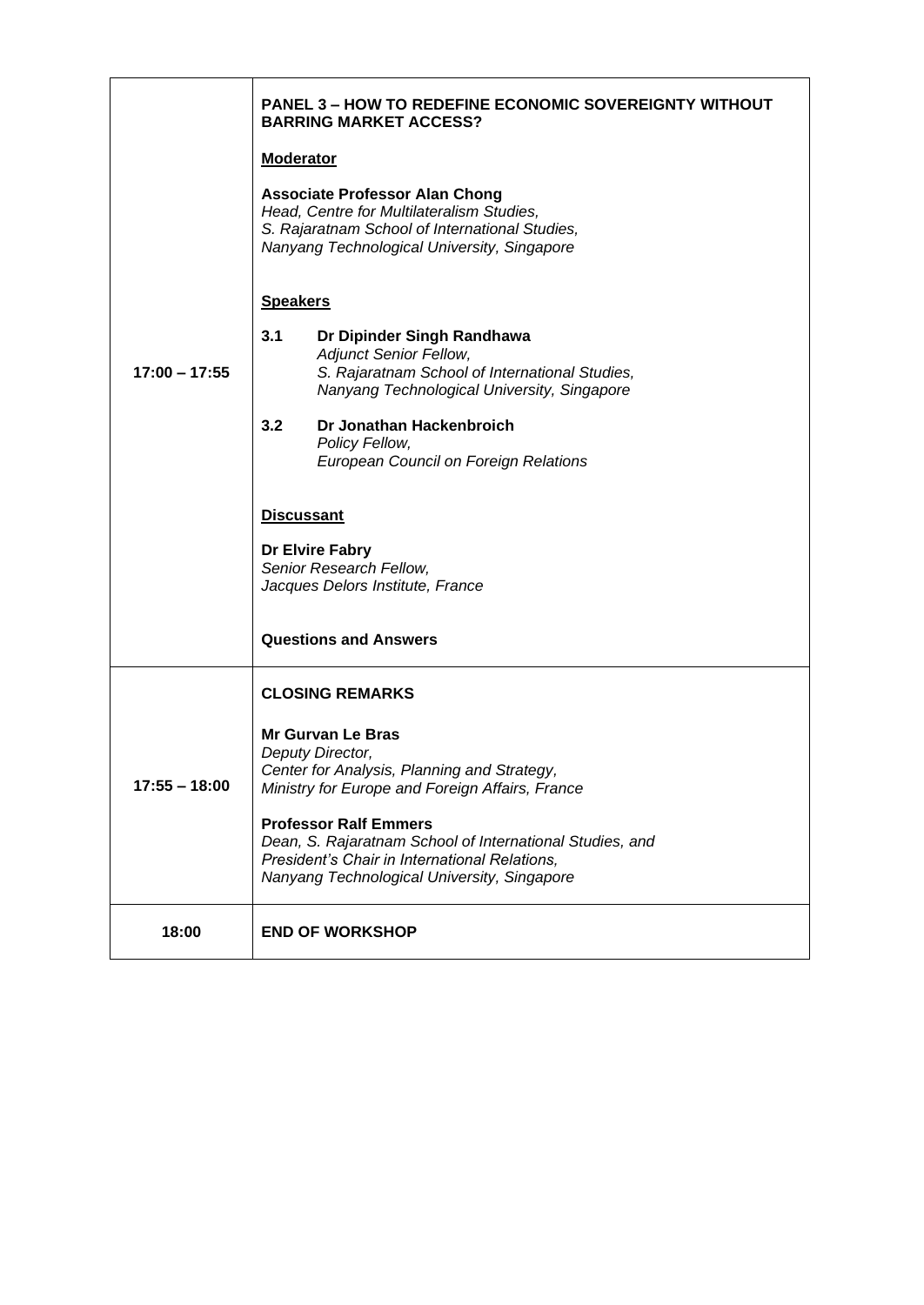#### **BIOGRAPHIES**

#### *(\*in alphabetical sequence according to last/family names)*

**Marc Abensour** has been the Ambassador of France to Singapore since November 2016. After entering the French Ministry for Europe and Foreign Affairs in 1994, he served in the Asia and Oceania as well as Strategic Affairs Directorates, and more recently at the General Secretariat for Defense and National Security. He held various postings at the French Embassies in Beijing and Washington and Permanent Representation to NATO.

**Benjamin Ang** is Senior Fellow and Deputy Head of the Centre of Excellence for National Security (CENS) at RSIS. He leads the Cyber and Homeland Defence Programme of CENS, which explores policy issues around the cyber domain, international cyber norms, cyber threats and conflict, strategic communications and disinformation, law enforcement technology and cybercrime, smart city cyber issues, and national security issues in disruptive technology.

Prior to this, he had a multi-faceted career that included time as a litigation lawyer arguing commercial cases, IT Director and General Manager of a major Singapore law firm, corporate lawyer specialising in technology law and intellectual property issues, in house legal counsel in an international software company, Director-Asia in a regional technology consulting firm, in-house legal counsel in a transmedia company, and senior law lecturer at a local Polytechnic, specialising in data privacy, digital forensics, and computer misuse and cybersecurity.

Benjamin graduated from Law School at the National University of Singapore and has an MBA and MS-MIS (Masters of Science in Management Information Systems) from Boston University. He is qualified as an Advocate and Solicitor of the Supreme Court of Singapore, and was a Certified Novell Network Administrator back in the day. He also serves on the Executive Committee of the Internet Society Singapore Chapter.

**Alan Chong** is Associate Professor at the S. Rajaratnam School of International Studies in Singapore. He has published widely on the notion of soft power and the role of ideas in constructing the international relations of Singapore and Asia. His publications have appeared in *Contemporary Southeast Asia, The Pacific Review; International Relations of the Asia-Pacific; Asian Survey; East Asia: an International Quarterly; Politics, Religion and Ideology; the Review of International Studies; the Cambridge Review of International Affairs* and *Armed Forces and Society*. He is also the author of *Foreign Policy in Global Information Space: Actualizing Soft Power* (Palgrave, 2007) and editor of *International Security in the Asia Pacific: Transcending ASEAN towards Transitional Polycentrism* (Palgrave, 2018). He is currently working on several projects exploring the notion of "Asian international theory". His interest in soft power has also led to inquiry into the sociological and philosophical foundations of international communication. In the latter area, he is currently working on a manuscript titled 'The International Politics of Communication: Representing Community in a Globalizing World". In tandem, he has pursued a fledgling interest in researching cyber security issues. He has frequently been interviewed in the Asian media and consulted in think tank networks in the region.

**Alix Desforges** is a PostDoctoral researcher at GEODE since September 2018. She holds a PhD in Geography with a specialization in Geopolitics from the French Institute of Geopolitics (Paris 8 University). Her thesis focuses on the geopolitical issues of defense and national security of cyberspace through the example of France.

Previously, she was a researcher for the Castex Chair of Cyberstrategy for 5 years from February 2013 to May 2018.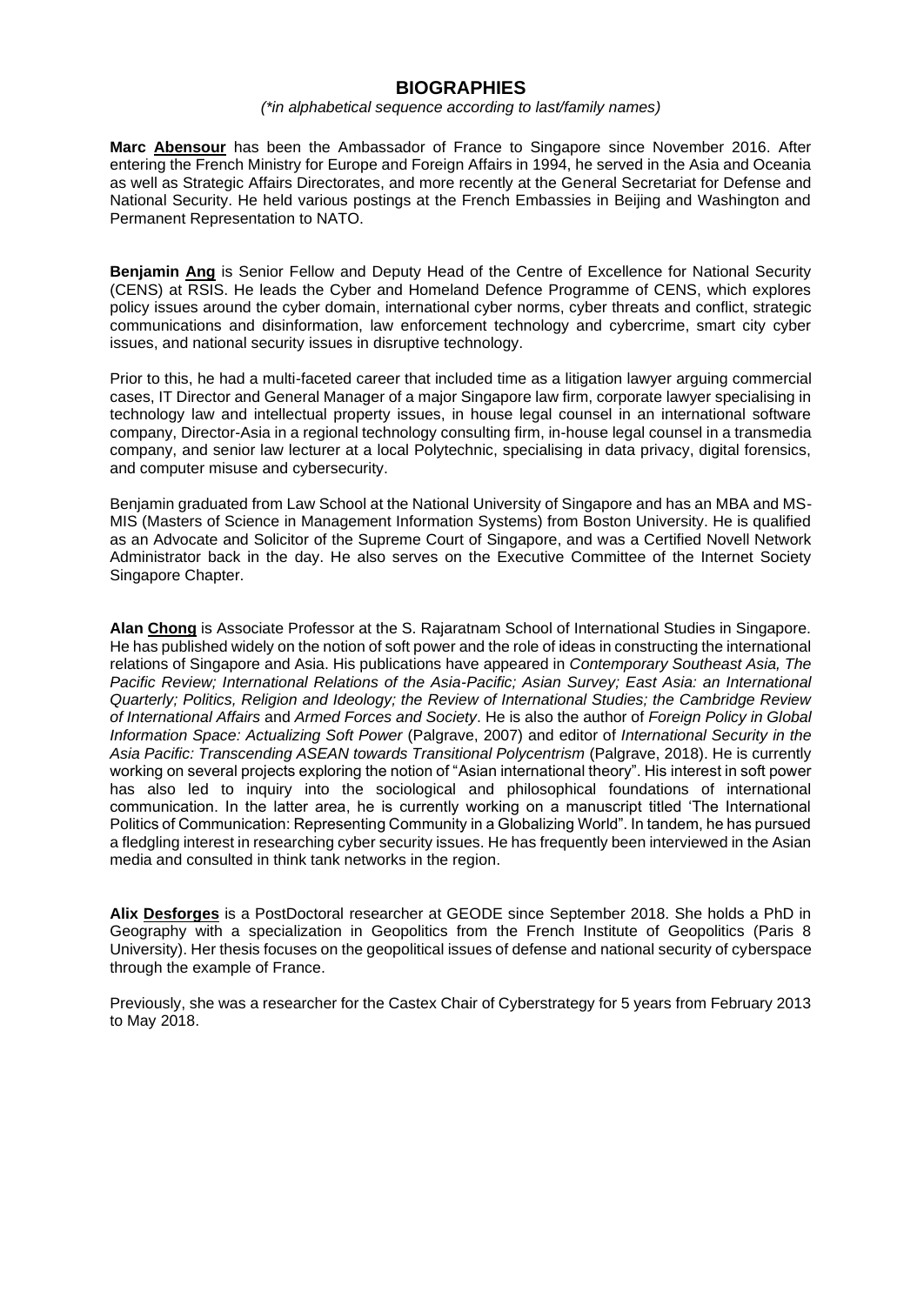**Ralf Emmers** is Dean of S. Rajaratnam School of International Studies (RSIS) and President's Chair in International Relations, Nanyang Technological University (NTU), Singapore.

He completed his MSc and PhD in the International Relations Department of the London School of Economics (LSE). His research interests cover security studies, the international institutions in the Asia Pacific, and the security and international politics of Southeast Asia. Prof Emmers is the author and editor of 11 books and monographs. His authored books include *Cooperative Security and the Balance of Power in ASEAN and the ARF* (RoutledgeCurzon, 2003), *Geopolitics and Maritime Territorial Disputes in East Asia* (Routledge, 2010), *Resource Management and Contested Territories in East Asia* (Palgrave Macmillan, 2013) and *Security Strategies of Middle Powers in the Asia Pacific* co-written with Sarah Teo (Melbourne University Press, 2018). He is also the co-editor of the forthcoming *Oxford Handbook on Peaceful Change in International Relations* (Oxford University Press, 2021).

Prof Emmers has published articles in peer-reviewed journals such as *The Pacific Review, International Relations of the Asia-Pacific, Asian Survey, Australian Journal of International Affairs, Global Change, Peace & Security*, *Asian Security, TRaNS, Contemporary Southeast Asia*, *Asia Policy, Asian Journal of Peacebuilding*, *Asian Politics and Policy*, *Political Science* and *Contemporary Politics,* as well as numerous book chapters in edited volumes.

**Elvire Fabry** is Senior Research Fellow at the Jacques Delors Institute, in charge of trade policy, EU in globalisation and Brexit.

Her areas of expertise include EU bilateral trade negotiations, investment, global governance, WTO reform, Brexit, EU-US relations, EU-China relations, and perceptions of globalisation.

She previously conducted research on the EU's external action policies (trade, security and defense, neighbourhood, migration…).

She is member of:

- Board of CEPII, leading French center for research and expertise on the world economy
- Policy Advisory Committee of the German Marshall Fund of the United States (GMF) in Paris
- Jean Monnet Network on Transatlantic Trade Politics
- Scientific Council of Elcano Royal Institute
- Editorial board of the journal Futuribles
- Policy Advisory Committee of the European Movement France.
	- Co-founder and member of the advisory committee of Proeuropa.

After being at the European Commission's Forward Studies Unit (1995), she joined the prospective studies and foresight centre, Futuribles International. In 2003-2004 she was research fellow at the Fondation Robert Schuman. From 2005 until spring 2009 she was director of the European programme at the Fondation pour l'Innovation Politique. She joined the Jacques Delors Institute in 2009.

Elvire Fabry holds a PhD in political science from the IEP (Sciences-Po) Paris, and Master's degrees in philosophy and international relations from the Panthéon Sorbonne – Paris I University. She has been an auditor ("Defense policy" 64th session) at the Institute of Higher National Defence Studies (IHEDN) in 2011-2012.

She is Colonel of the Citizens' Reserve of the French Air Force.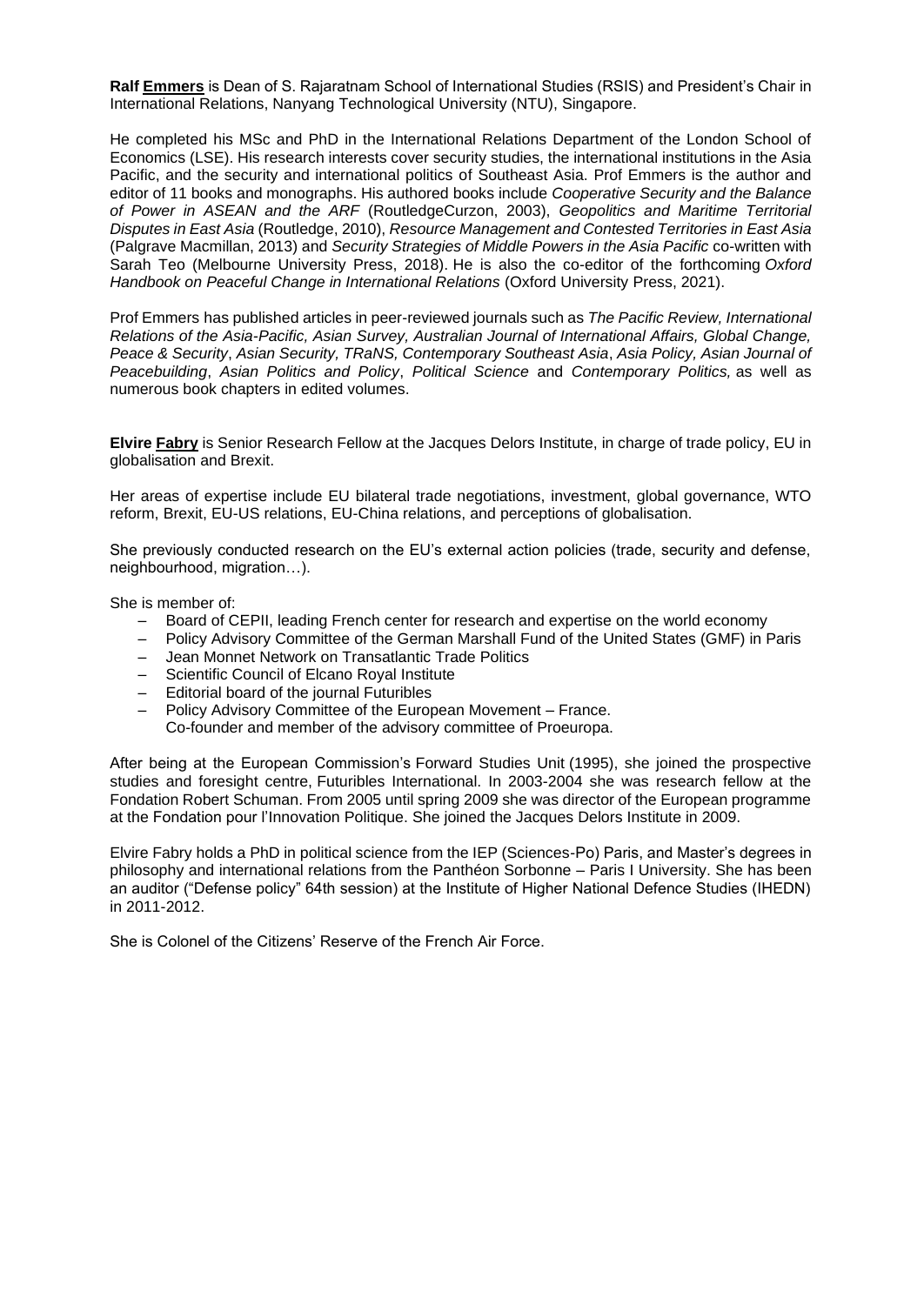**Jonathan Hackenbroich** is a policy fellow for economic statecraft and the head of ECFR's Task Force for Protecting Europe from Economic Coercion. His work for ECFR's European Power programme focuses on economic coercion and geo-economics, especially sanctions policy. He is also an expert on German foreign policy.

Hackenbroich has been published in the weekly *Die Zeit*, the daily *FAZ* and *Tagesspiegel*, French daily *Le Monde*, *Internationale Politik und Gesellschaft, Deutschlandfunk*, and in ECFR's annual political trends papers. He regularly appears as a commentator in the media, and has been a podcast contributor at ECFR's flagship podcast "World in 30 Minutes".

Hackenbroich holds a Master of Science in Foreign Service from Georgetown University in Washington D.C. where he specialised in US grand strategy, geopolitics and geo-economics. He also holds a BA in International Relations from TU Dresden.

Previously, Hackenbroich was research assistant to ECFR's director where he acted as speech writer, podcast researcher, and strategic adviser to Mark Leonard. Before joining ECFR, Hackenbroich was a trainee at Frankfurter Allgemeine Zeitung, where he worked at the foreign desk and wrote about geopolitics and strategic issues.

He has also been a lecturer on strategic political forecasting at TU Dresden. Hackenbroich had previous work experience at the Carnegie Endowment in Washington, DC, the German Foreign Office's Iran Task Force, the German Bundestag, UNHCR Jordan and with Friedrich-Ebert-Stiftung in Lebanon.

**Shashi Jayakumar** assumed the appointment as Head, Centre of Excellence for National Security (CENS) on 1 April 2015, and the appointment of Executive Coordinator, Future Issues and Technology on 1 Aug 2017.

Dr Jayakumar was educated at Oxford University where he studied History (BA 1997, D.Phil, 2001). He has published in various peer-reviewed journals and edited volumes on topics relating to medieval history (the focus of his doctorate). He was a member of the Singapore Administrative Service from 2002-2017. During this time, he was posted to various Ministries, including the Ministries of Defence, Manpower, Information and the Arts, and Community Development, Youth and Sports. He was from August 2011-July 2014 a Senior Visiting Research Fellow at the Lee Kuan Yew School of Public Policy. His research interests include extremism, social resilience, cyber, and homeland defence. He is currently completing a major book project relating to local (Singapore) politics (forthcoming, National University of Singapore Press, 2021).

**Gurvan Le Bras** has been the Deputy Director of the Center for Analysis, Planning and Strategy of the French Ministry for Europe and Foreign Affairs since September 2019. After entering the Ministry in 2005, he worked in the Departments in charge of International Law and the United Nations and served in the French Embassies in Cairo and Tunis.

**Shafiah Muhibat** is the Head of Department of International Relations, Centre for Strategic and International Studies (CSIS) Indonesia. She joined CSIS in December 2000, and since then has taken part in extensive research projects on politics and regional security in Southeast Asia and the Asia Pacific. In 2017, she joined the S. Rajaratnam School of International Studies (RSIS) Singapore as a Senior Fellow at the Maritime Security Programme for one year.

She has special interest in issues of regional security in East Asia, ASEAN, maritime security, Indonesia's foreign policy, and development cooperation. Previously, she was the Chief Editor of The Indonesian Quarterly, a quarterly academic journal published by CSIS, from 2013 to 2016, and a Doctoral Fellow at the Institute for Peace Research and Security Policy in Hamburg, Germany. She obtained a MSc from the London School of Economics and Political Science (LSE) in 2003 and a PhD from the University of Hamburg in 2013.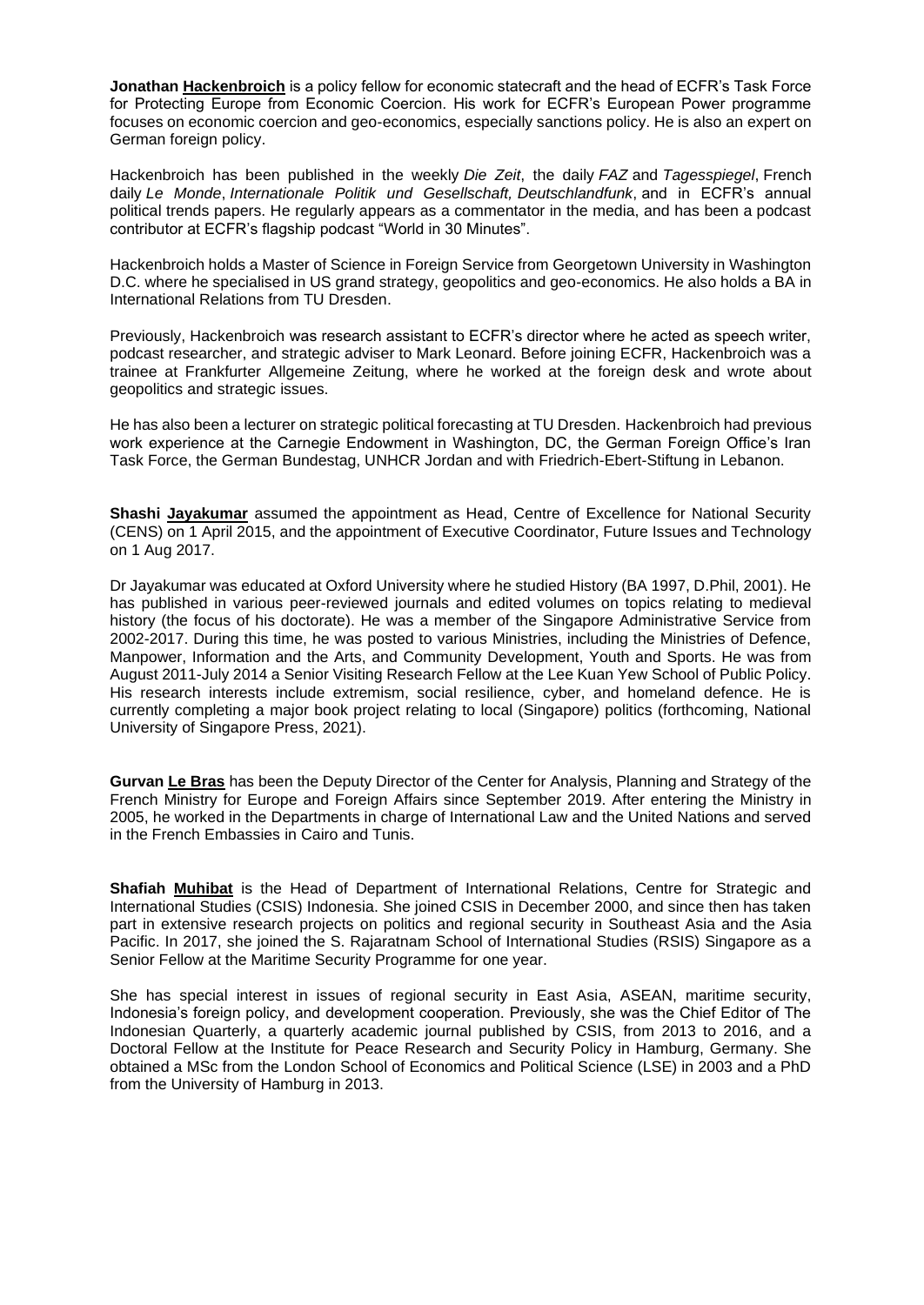**Ong Keng Yong** is Executive Deputy Chairman of the S. Rajaratnam School of International Studies at the Nanyang Technological University in Singapore since November 2014. Concurrently, he is Ambassador-at-Large in the Singapore Ministry of Foreign Affairs and Singapore's non-resident High Commissioner to Pakistan and non-resident Ambassador to Iran. He was High Commissioner of Singapore to Malaysia from July 2011 to October 2014. Mr Ong was Secretary-General of ASEAN (Association of Southeast Asian Nations), based in Jakarta, Indonesia from January 2003 to January 2008.

**Iwona Piórko** has been the European Union Ambassador to Singapore since September 2021. Prior to her assignment in Singapore, she held several positions in Brussels. Most recently, as Member of Cabinet of European Commission Executive Vice-President for 'Europe fit for the Digital Age' Margrethe Vestager, she oversaw a portfolio that included industrial policy, SME strategy, internal market, trade, e-government as well as coordination with the EU Council of Ministers. Previously, she was Head of International Affairs at the European Commission's Directorate-General for Internal Market, Industry, Entrepreneurship and SMEs. From 2014 to 2017, she was Member of Cabinet of the EU's Foreign Policy Chief Federica Mogherini. From 2010 to 2014, she was Member of Cabinet of Commissioner for Enlargement and European Neighbourhood Policy Štefan Füle.

**Sithuraj Ponraj** is Visiting Senior Fellow at the RSIS Centre of Excellence for National Security (CENS) where he researches and writes on digital and cyber issues. He was previously Director of the International Cyber Policy Office in Singapore's Cyber Security Agency, where he played a key role in the development of Singapore's international cybersecurity strategy and in its international and regional engagement and capacity building initiatives.

**Christophe Prazuck** has more than 40 years of service in the French Navy. He changed course but kept the sea foot to take the head of the very young Institute of the Ocean of the Alliance Sorbonne University in 2021. Objective: to bring together the players in ocean sciences from the Alliance to develop transdisciplinary projects in research, training and relations with society. "*The oceanic challenges linked to climate, biodiversity, sustainable resources and geopolitics require different perspectives*," he explains.

In 1979, Christophe Prazuck was 19 years old and finished his second and final year of preparatory classes at the Lycée Saint-Louis, in Paris. Like all students, he wonders about his professional future and dreams of discovering the world. " *It was a bit by chance that I chose to join the Naval School* ". Two years earlier, he discovered the adventurous life of a Navy crew in *The Drum Crab*. The film left a lasting mark on him. "*My main motivation was above all to be useful and the distorted idea that I had of the profession of engineer did not satisfy this wish.* » He passed the competitive examination for the Naval Academy and entered it as a cadet. He wants to navigate, as far as possible.

During his initial engineering training, he traveled the world for a year during which he discovered life as a crew and put into practice what he had learned on land. At the end of three years of school, he was assigned to patrol boats that sail between Mayotte and Reunion. He is 22 years old, is a second officer.

In the Navy, continuous training holds an important place. Officers are regularly sent "to school", military or civilian, to perfect their theoretical knowledge. In 1989, he was sent to California, to the University of Monterey, one of the campuses of the American Navy, for a thesis in physical oceanography. "*A superb experience!"* he recalls, *and not only for the proximity of the idyllic beaches of the Pacific Ocean. I did not know the university environment and had never been trained in a research setting. Finding yourself faced with a question, with data the meaning of which you do not know and having to find the tools, methods and concepts to carry out your work was extremely motivating. I thus better understood the physical phenomena at play in the ocean.* ". Supervised by a teacher-researcher from Sorbonne University, he studied for two years the drift of ice from the Arctic to the Atlantic Ocean.

His career took him on all oceans, in submarines, special forces and in command of ships. He then became HRD of the Navy before leading it, with the rank of admiral, until 2020. "*During my career, I have experienced a lot of exciting things, extremely varied, which had nothing to do with with what I imagined. We make choices for reasons of youth and we lead our lives for reasons of adulthood.* "